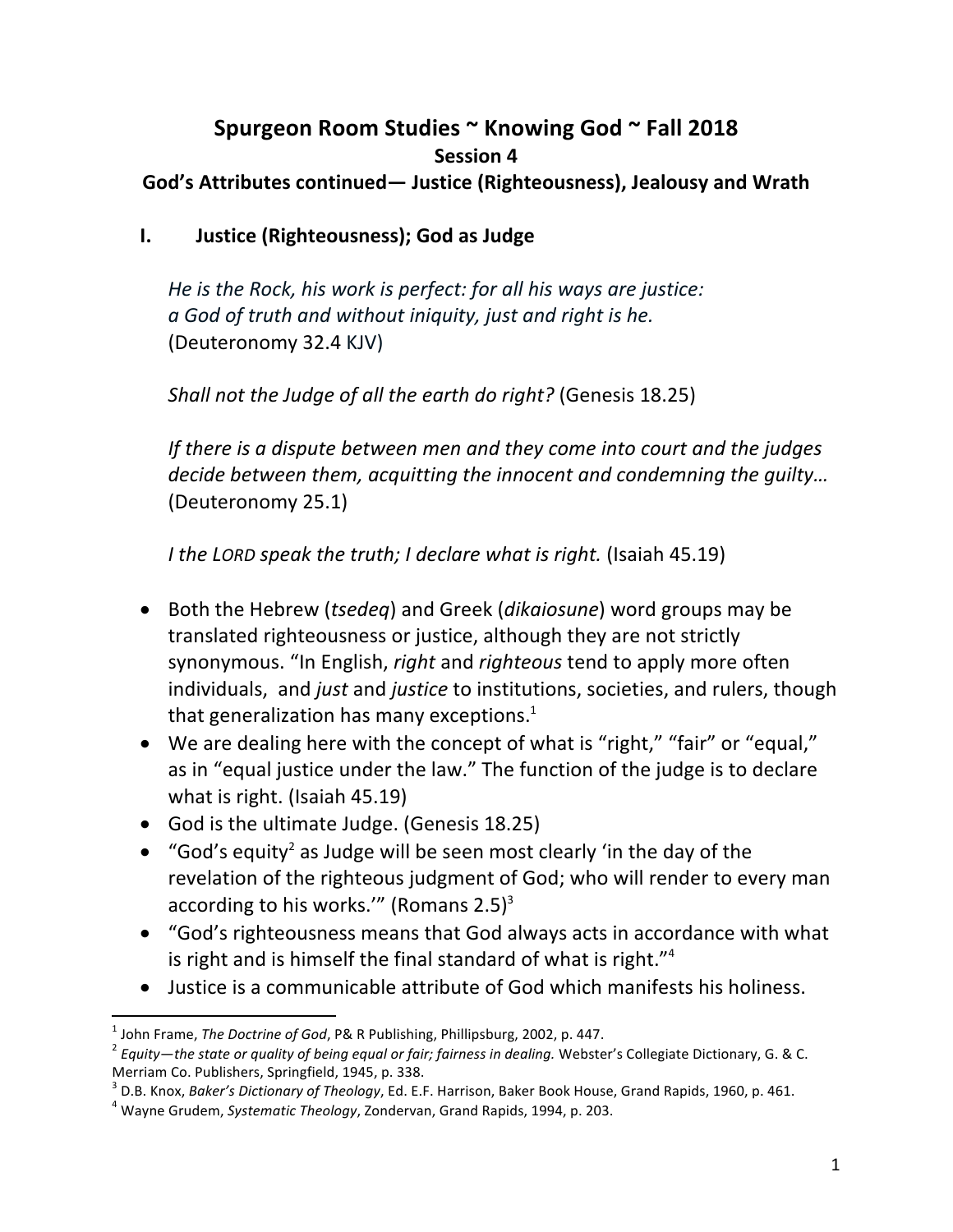- Both justice and righteousness are not abstract ideas but reflect the proper relationships that God's holy character demands of human beings.
	- A. Examples of God's justice/judgment in the Old Testament
		- 1. Adam and Eve (Genesis 3)
		- 2. The world, at the time of Noah (Genesis 6-8)
		- 3. Sodom and Gomorrah (Genesis 19)
		- 4. Egypt, at the time of Moses (Exodus 7-12, 14)
		- 5. Israel, at the time of the golden calf (Exodus 32)
		- 6. Nadab and Abihu (Leviticus 10.1-3)
		- 7. Rebellion of Korah, Dathan and Abiram (Numbers 16)
		- 8. Achan (Joshua 7)
	- B. Examples from the NT
		- 1. Ananias and Sapphira (Acts 5)
		- 2. Herod (Acts 12)
		- 3. The Jews, for rejecting Jesus (Matthew 21.42-44; 23.38)
		- 4. Revelation 6-21
	- C. The theme of the Bible has been stated as "God's Glory in Salvation Through Judgment." (James Hamilton)
	- D. The day of judgment (Matthew 12.36); of wrath (Zephaniah 1.15); of the LORD (Amos 5.18); cf. Malachi 3.2 ff.; I Thessalonians 5.1-11; 2 Thessalonians 1.9-10
	- E. God, the Judge has authority; final say (I Corinthians 4.5); we are *accountable* to Him; we are *liable* for the consequences of our sin.
		- 1. *Accountability* means that we are subject to God's evaluation and obligated to obey His commands. (I Kings 8.39; Hebrews 4.13)
		- 2. Liability indicates responsibility for the results of our actions, which can vary in degree. (Luke 12.47-48)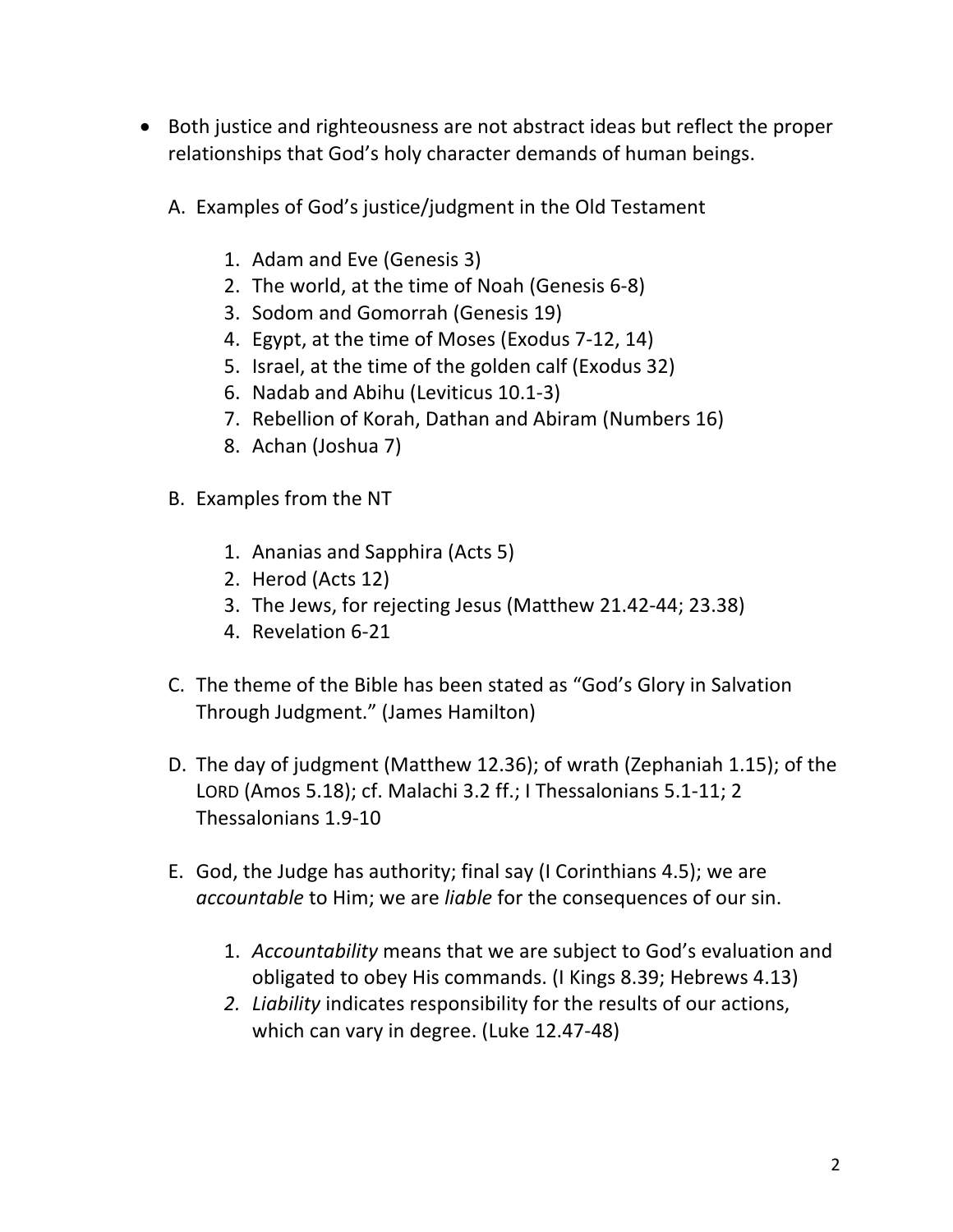- F. God, the Judge is right, loves justice, hates bribes, is concerned with the rights of the poor and needy.
- G. God, the Judge is wise; can discern mitigating circumstances; has all the facts necessary for just judgment; know the motives of the hearts.
- H. God, the Judge also reproves, convicts and executes sentence. All judicial functions coalesce in Him. He legislates, sentences and punishes.
- I. Retribution—God, the Judge perfectly metes out what is deserved because He is fair. God's moral law is built into His creation. This is where we get our sense of fairness. We are made in his image. However, our ability to evaluate fairness is impaired due to the noetic effect of sin. (Illustration—PA Turnpike)
- J. Justice/Righteousness is a revelation of God's moral character.
- K. Jesus is the agent of God's judgment (John  $5.22-23$ ;  $26-29$ ;  $12.44-50$ )
- L. Justification shields the believer from condemnation but not from evaluation for degree of reward. (I Corinthians 3.12-15; 2 Corinthians 5.9)
- II. The Wrath of God

The LORD is a jealous and avenging God; the LORD is avenging and *wrathful; the LORD takes vengeance on his adversaries and keeps wrath for his enemies.*

The LORD is slow to anger and great in power, and the LORD will by no *means clear the quilty. His way is in whirlwind and storm, and the clouds are the dust of his feet.*

He rebukes the sea and makes it dry; he dries up all the rivers; Bashan and Carmel wither; the bloom of Lebanon withers.

The mountains quake before him; the hills melt; the earth heaves before him, the world and all who dwell in it.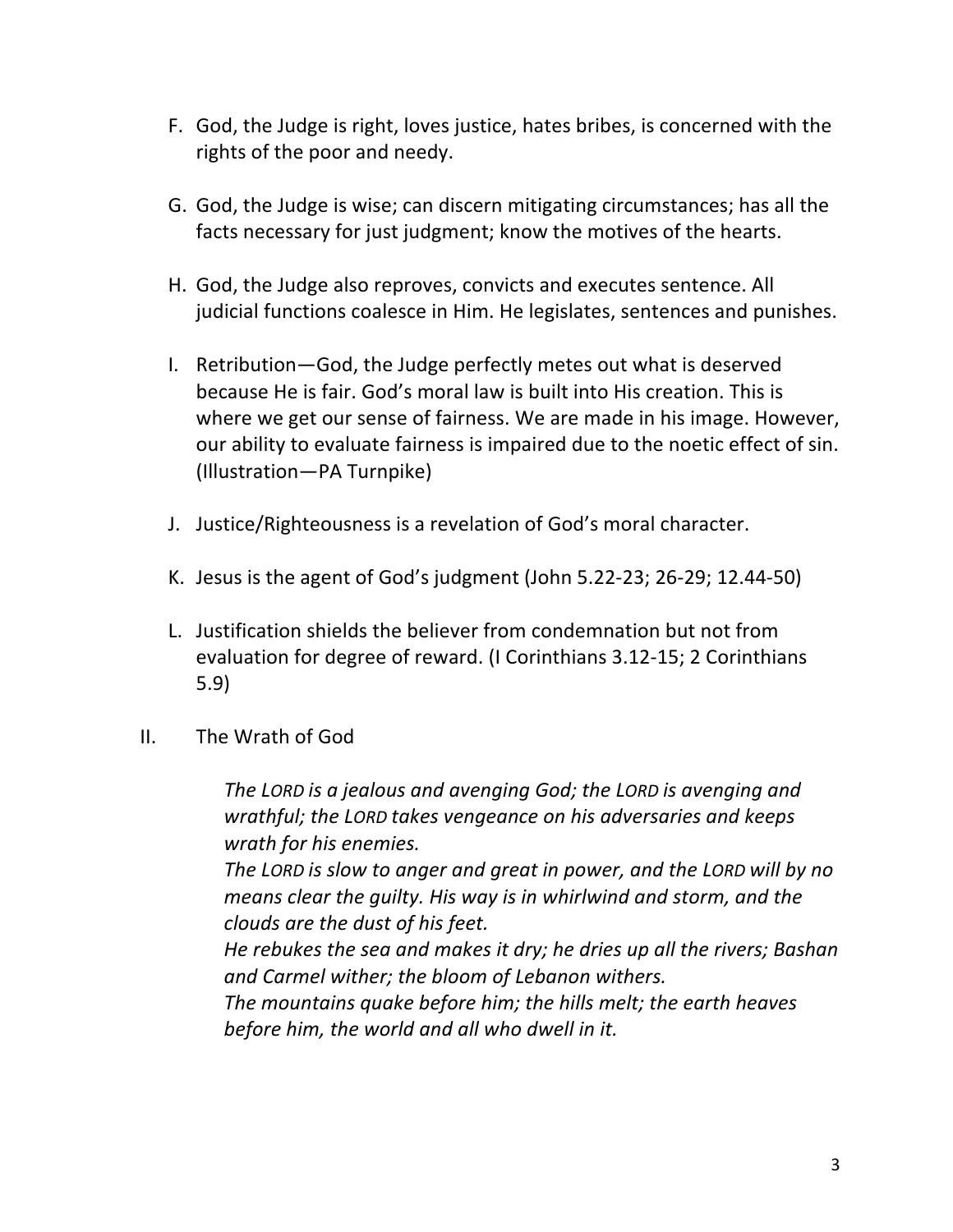Who can stand before his indignation? Who can endure the heat of his anger? His wrath is poured out like fire, and the rocks are broken *into pieces by him.*

The LORD is good, a stronghold in the day of trouble; he knows those *who take refuge in him.*

But with an overflowing flood he will make a complete end of the *adversaries, and will pursue his enemies into darkness.* (Nahum 1.2-8)

- "The wrath of God is his steady, unrelenting, unremitting, uncompromising antagonism to evil in all its forms and manifestations." John R.W. Stott
- Some consider the very idea as unbecoming of God. But if God is holy, it is necessary for him to hate and oppose sin. One explanation for our aversion to God's wrath is we underestimate the seriousness of sin and the holiness of God. Another reason is that we associate wrath and anger with our human emotions which are tainted with our sin. But God's *wrath* is a holy wrath.
- "Precisely because of the other attributes we have considered, his *wrath* is not the capricious willfulness or temper tantrum of sinful human beings—or of the gods of Mount Olympus. Rather, it is the holy and wise wrath of a just judge. Thus, even God's jealousy and wrath reveal his electing love for his people as well as for the honor of his own name. $^{15}$
- The wrath of God revealed. (Romans 1.18 ff.)
- "No doubt it is true that the subject of divine wrath has in the past been handled speculatively, irreverently, even malevolently. No doubt there have been some who have preached words of wrath and damnation with tearless eyes and no pain in their hearts. No doubt the sight of small sects cheerfully consigning the whole world, apart from themselves, to hell has disgusted many. Yet, if we would know God, it is vital that we face the truth concerning His wrath, however unfashionable it may be, and however strong our initial prejudices against it. Otherwise, we shall not understand the gospel of salvation from wrath, nor the propitiatory achievement of the cross, nor the wonder of the redeeming love of God. Nor shall we understand the hand of God

<sup>&</sup>lt;sup>5</sup> Michael Horton, *Pilgrim Theology*, Zondervan, Grand Rapids, 2012, p. 87.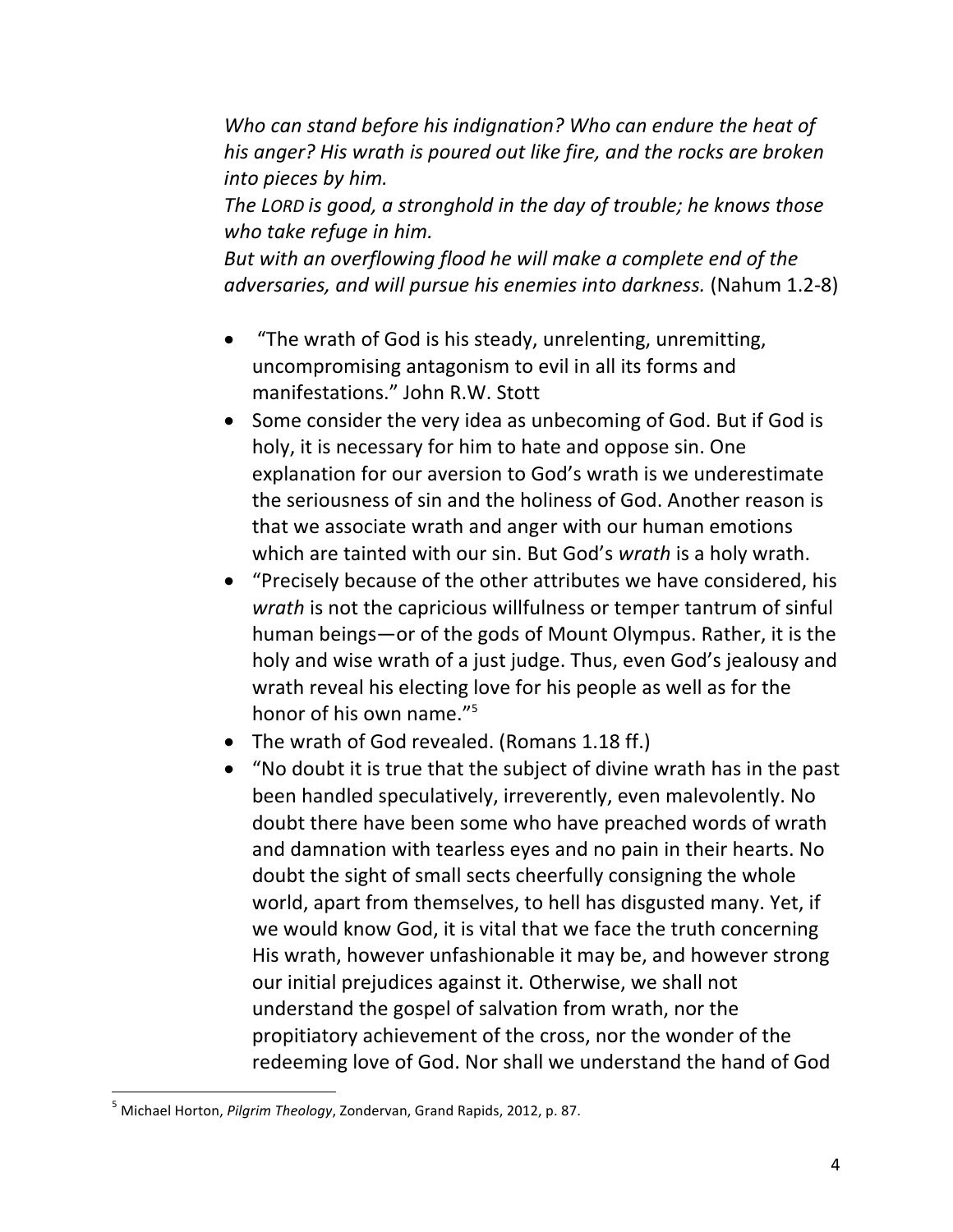in history, and God's present dealings with our own people; nor shall we be able to make head or tail of the book of Revelation; nor will our evangelism have the urgency enjoined by Jude–'save some, by snatching them out of the fire' (Jude 23). Neither our knowledge of God, nor our service to Him, will be in accord with His Word."<sup>6</sup>

- III. The Jealousy of God
	- *… for I the LORD your God am a jealous God …* (Exodus 20.5)

*... (for you shall worship no other god, for the LORD, whose name is Jealous, is a jealous God)...* (Exodus 34.14)

- A. Anthropomorphic/anthropopathic language—descriptions of God in human language
	- 1. In divine condescension, God makes himself known to us using figurative language. This is the most accurate means of description, given the limitations of human language to convey spiritual realities.
	- 2. "Everything anthropomorphically or improperly attributed to God, as if he had arms or grief, is actually properly attributed to Christ, as the Godman.... In him we are able to affirm both his divine unchangeability and his human ability to express passions. The Son of God, as one person with two natures, is both unchangeable and changeable; he experiences infinite joy in his deity, but while on earth, he also experienced an inexpressible sorrow in his humanity." $\frac{1}{2}$

NB, some qualities, sinful for human beings, are appropriate for God, actually necessary to his being, such as vengeance. Jealousy is another.

B. Scripture views jealousy as an aspect of God's covenant love/loyalty analogous to that of a husband's concern to guard his marriage from any intruder. 

<sup>&</sup>lt;sup>6</sup> J.I. Packer, *Knowing God*, InterVarsity Press, Downers Grove, 1973, p. 142.<br><sup>7</sup> Mark Jones, *God Is*, Crossway, Wheaton, 2017, p. 207.